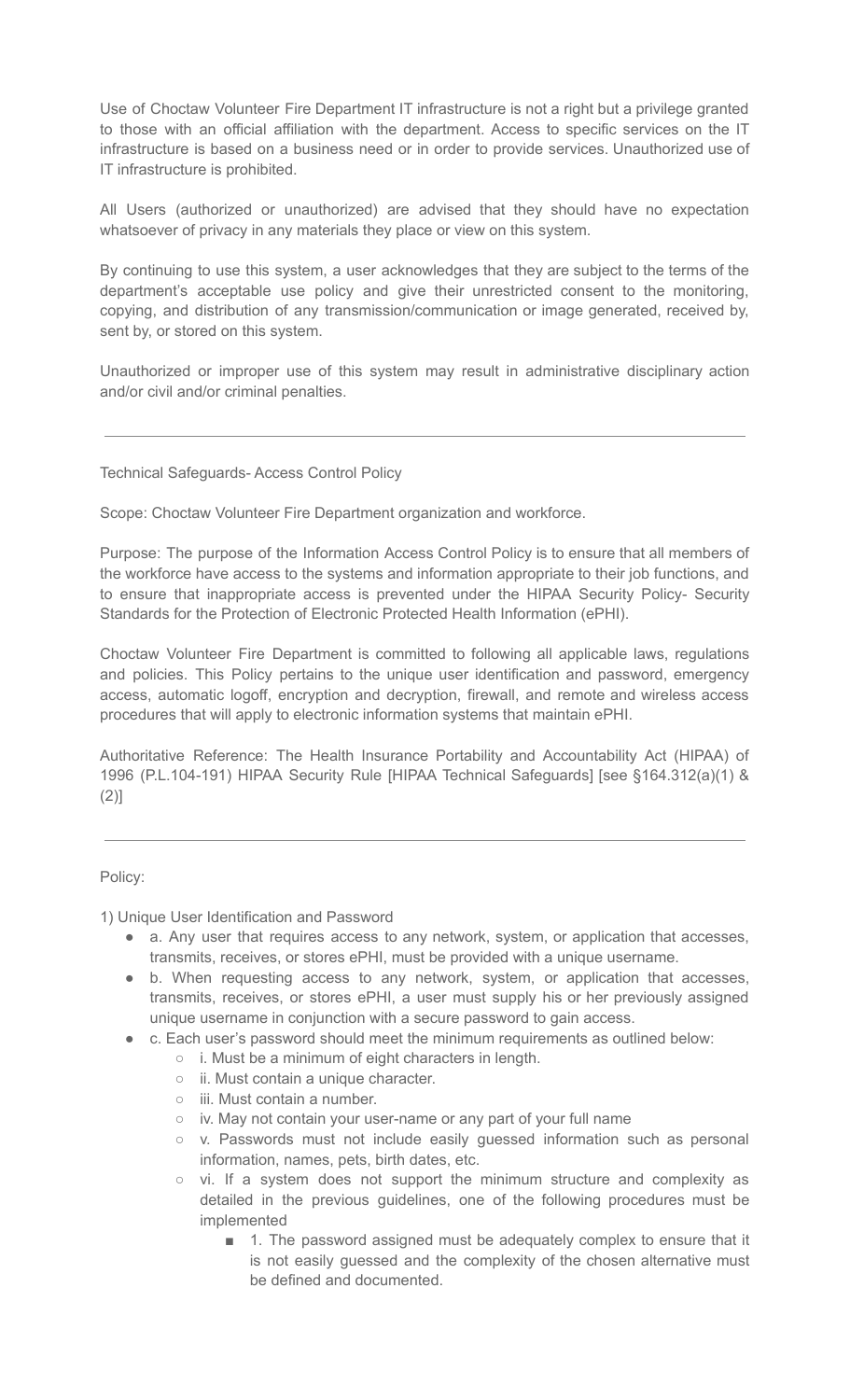- 2. The legacy system must be upgraded to support the requirements as soon as administratively possible.
- 3. All ePHI must be removed and relocated to a system that supports the foregoing security password structure.
- vii. Users must not allow another user to use their unique username or password.
- d. Users must ensure that their username and password are not documented, written, or otherwise exposed in an insecure manner.
- e. Each user must ensure that their assigned username is appropriately protected and only used for legitimate access to networks, systems, or applications.
- f. If a user believes their username or password has been compromised, they must report that security incident to the fire chief, who will take appropriate action.

## 2) Emergency Access

- a. The HIPAA Security Rule requires Covered Entities to establish procedures to allow access to ePHI during an emergency. During an emergency or disaster, covered entities must remember that protecting ePHI is of utmost importance. Emergency procedures may be very different from standard operating procedures, but they are necessary because the normal methods for obtaining access may fail. Emergencies include, but are not limited to, the following:
	- $\circ$  i. Natural disasters Floods, earthquakes, tornadoes, tsunamis, hurricanes, etc.
	- $\circ$  ii. Man-made disasters Hacking attacks, thefts, vandalism, terrorist attacks, etc.
	- iii. Unforeseen disasters Power outages, internal failures, etc.
- b. To ensure that access to critical ePHI is maintained during an emergency situation, each Department must establish and implement procedures to ensure that access to a system that contains ePHI and is used to provide treatment to an individual is made available to any caregiver, if the denial or strict access to that ePHI could inhibit or negatively affect an individual's care.
- c. ePHI repositories that do not affect an individual's care are not subject to the foregoing emergency access requirement.
- d. When developing this policy and procedure, a covered entity should:
	- i. Determine the type of situation that may require emergency access to ePHI.
	- ii. Determine who will need access to ePHI in case of an emergency
- e. In the case of emergency, a computer account may be temporarily shared with another individual. The requirements for emergency access sharing are:
	- i. There must be a true emergency.
	- ii. The sharing must be temporary.
	- iii. The emergency incident must be reported to the managing authority of the computer account being shared.
	- iv. In no case should this emergency access sharing exceed 30 days.
	- v. The Emergency access procedure must be used in case a terminated employee's computer account must be maintained for business reasons. Unless the Emergency Access procedure is implemented, all terminated employee computer accounts will be deleted immediately upon notification of the termination to all relevant parties.
- f. Emergency accounts have been created for accessing ePHI for continuing care. These are unique usernames and passwords that can be tracked easily. They should not be used unless there is a true emergency.
- g. Servers with ePHI are maintained off-site in order to reduce potential damage during a disaster at the facility.
- h. Critical personnel have been issued emergency response cards for access to the facilities in the event of an emergency or disaster.
- i. In the event of a power outage, a backup generator will be utilized.
- j. In the event the backup generator doesn't work, remote access will be utilized by the designated personnel. Information will be printed or transmitted via phone (cell, sat) for patient care.
- k. If a facility is under a pre-evacuation, print only necessary documents to maintain proper care for patients.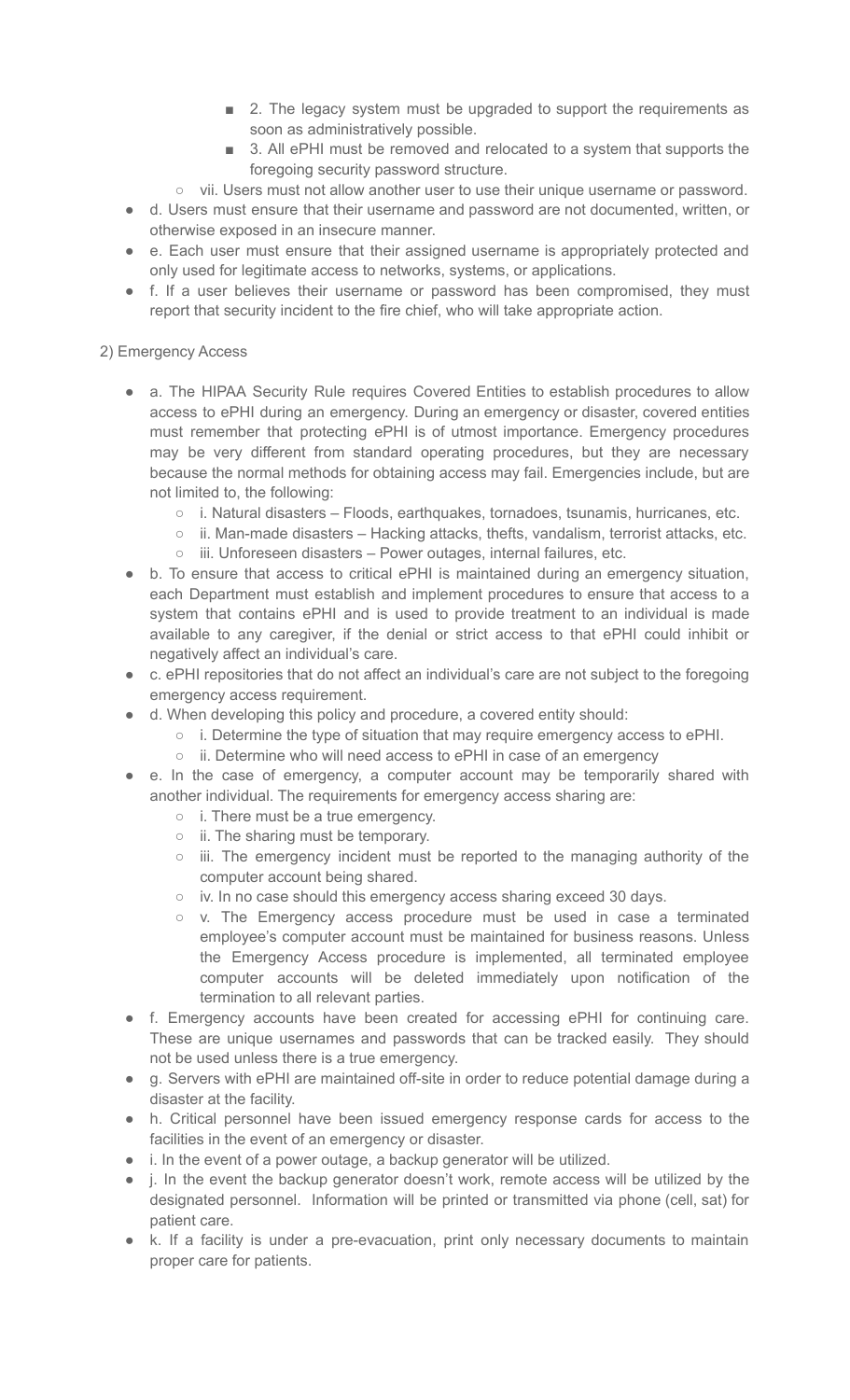3) Automatic Logoff

- a. Servers, workstations, or other computer systems located in open, common, or otherwise unsecured areas, that access, transmit, receive, or store ePHI, or that have been classified as high risk must employ inactivity timers or automatic logoff mechanisms. These systems must terminate a user session after a maximum of 15 minutes of inactivity.
- b. Applications and databases using ePHI, such as electronic claims records, must employ inactivity timers or automatic session logoff mechanisms. These application sessions must automatically terminate after a maximum of 30 minutes of inactivity.
- c. Servers, workstations, or other computer systems that access, transmit, receive, or store ePHI, and are located in locked or secure environments need not implement inactivity timers or automatic logoff mechanisms.
- d. If a system that otherwise would require the use of an inactivity timer or automatic logoff mechanism does not support an inactivity timer or automatic logoff mechanism, one of the following procedures must be implemented:
	- i. The system must be upgraded or moved to support the required inactivity timer or automatic logoff mechanism.
	- ii. The system must be moved into a secure environment.
	- iii. All ePHI must be removed and relocated to a system that supports the required inactivity timer or automatic logoff mechanism.
- e. When leaving a server, workstation, or other computer system unattended, users must lock or activate the system's automatic logoff mechanism (CTRL+ALT+DELETE and Lock Computer) or logout of all applications and database systems containing ePHI.

4) Encryption and Decryption

● a. Encryption of ePHI as an access control mechanism is not required unless the custodian of said ePHI deems the data to be highly critical or sensitive. Encryption of ePHI is required in some instances as a transmission control and integrity mechanism.

5) Firewall Use

- a. All networks housing ePHI repositories must be appropriately secured. To ensure that all networks that contain ePHI-based systems and applications are appropriately secured, each connection to outside the network must follow the steps outlined below. Networks containing ePHI-based systems and applications must implement perimeter security and access control with a firewall.
- b. Firewalls must be configured to support the following minimum requirements:
	- i. Limit network access to only authorized Choctaw Volunteer Fire Department users and entities.
	- ii. Limit network access to only legitimate or established connections. An established connection is return traffic in response to an application request submitted from within the secure network.
	- iii. Console and other management ports must be appropriately secured or disabled.
	- iv. Implement mechanism to log failed access attempts.
	- v. Must be located in a physically secure environment.
- c. Choctaw Volunteer Fire Department shall document its configuration of firewalls used to protect networks containing ePHI-based systems and applications. This documentation should include a configuration plan that outlines and explains the firewall rules.
- d. The configuration of firewalls used to protect networks containing ePHI-based systems and applications must be submitted to and approved by the Information Security Officer.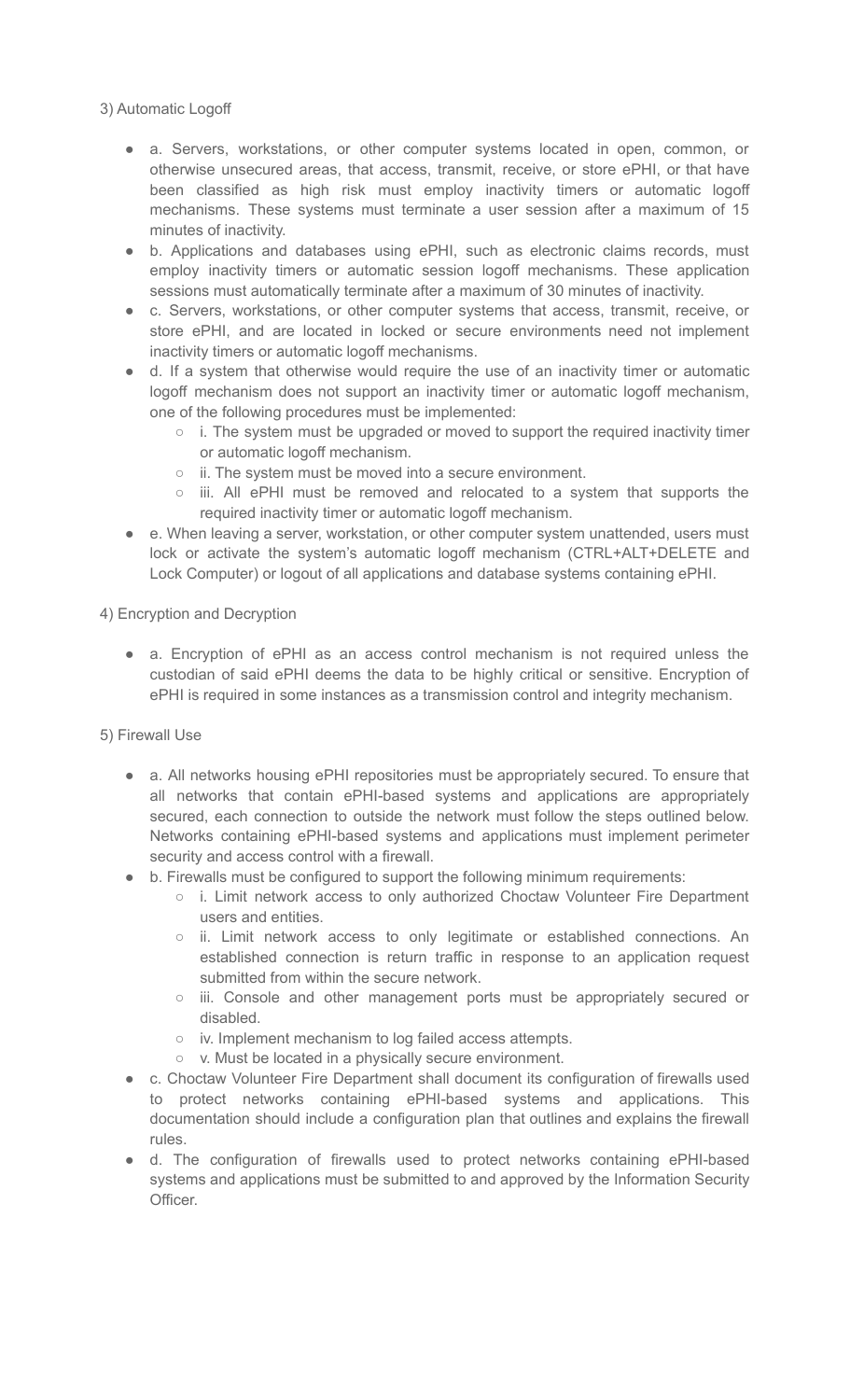6) Remote Access

- a. Dial-up connections (if allowed), directly into secure networks are considered to be secure connections and do not require a VPN connection. This implementation of secure remote access extends the secure network to the remote user using a secure PSTN (Public Switched Telephone Network) connection.
- b. Authentication and encryption mechanisms are required for all remote access sessions to networks containing ePHI via an ISP (Internet Service Provider) or dial-up connection. Examples of such mechanisms include VPN clients, authenticated SSL web sessions, and secured Citrix client access.
- c. The following security measures must be implemented for any remote access connection into a secure network containing ePHI:
	- i. Mechanisms to bypass authorized remote access mechanisms are strictly prohibited. For example, remote control software and applications, such as GoToMyPC.com, are not permitted.
	- ii. Remote access workstations must employ a virus detection and protection mechanism.
- d. Users of remote workstations must comply with HIPAA Security Policy Workstation Acceptable Use Policy.
- e. All encryption mechanisms implemented to comply with this policy must support a minimum of, but not limited to, 128-bit encryption.
- f. Any user requesting remote access to a secure network containing ePHI-based systems and applications must be approved by the Security Officer to ensure that the remote workstation device being used by said user meets the security measures detailed in HIPAA Security Policy -- Server, Desktop, and Wireless Computer System Security. The administrator of the secure network must ensure that the previous requirement has been satisfied before access is granted.
- g. Choctaw Volunteer Fire Department shall establish a formal, documented procedure to ensure that remote workstations and mobile devices used by their users to remotely access secure networks containing ePHI-based systems and applications continue to meet the security measures detailed in HIPAA Security Policy -- Server, Desktop, and Wireless Computer System Security.

7) Wireless Access

- a. To ensure that all networks that contain ePHI based systems and applications are appropriately secured, Choctaw Volunteer Fire Department shall follow the wireless access policies and procedures outlined below.
- b. Wireless access to networks containing ePHI-based systems and applications is permitted so long as the following security measures have been implemented:
	- i. Encryption must be enabled.
	- ii. MAC-based or User ID/Password authentication must be enabled. MAC-based (Media Access Control) authentication is based on a permitted list of hardware addresses that can access the wireless network. MAC addresses are hard coded on each network interface card and typically cannot be changed.
	- iii. All console and other management interfaces have been appropriately secured or disabled.
	- iv. Unmanaged, ad-hoc, or rogue wireless access points ARE NOT PERMITTED on any secure network containing ePHI-based systems and applications.
	- v. All wireless LANs do not utilize standard 2.4GHz, 5.0GHz or microwave radio frequencies. Wireless LANs and devices may utilize infrared frequencies and may not support the typical wireless LAN encryption and security mechanisms. For instance, the use of infrared ports on PDAs, laptops, and printers to transmit ePHI may not allow encryption of that data stream. It has been determined that this is low risk because this implementation of infrared is very short distance and low power.
	- vi. All encryption mechanisms implemented to comply with this policy must support a minimum of, but not limited to, 128-bit encryption.